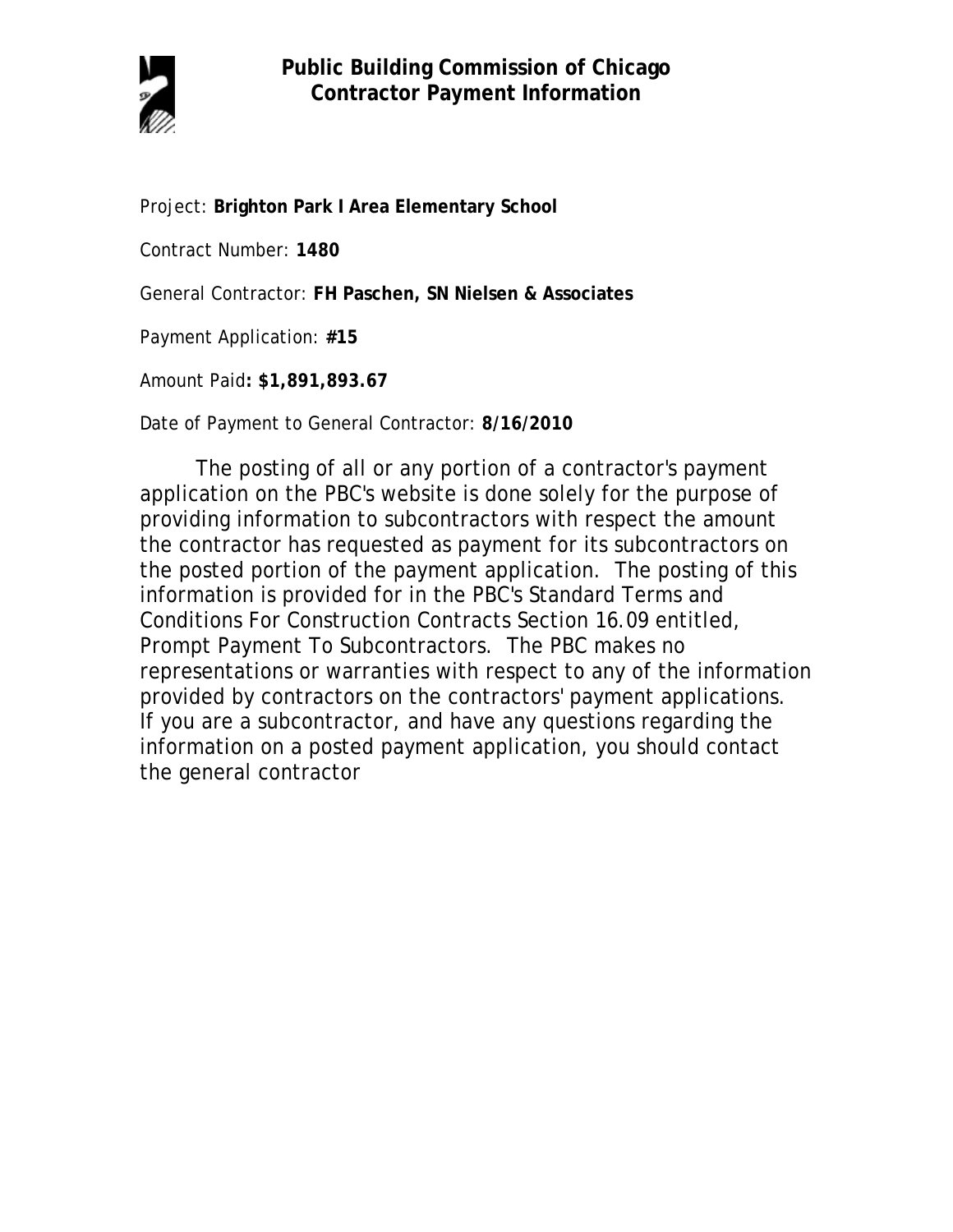## PUBLIC BUILDING COMMISSION OF CHICAGO **EXHIBIT S CERTIFICATE OF ARCHITECT - ENGINEER**

#### Date: **July 15, 2010** Project: **Brighton Park I Area Elementary School**

To: F.H. Paschen, S.N. Nielsen & Associates LLC.

In accordance with Resolution No. adopted by the Public Building Commission of Chicago on relating to the  $\frac{1}{5}$ Revenue Bonds issued by the Public Building Commission of Chicago for the financing of this project (and all terms used herein shall have the same meaning as in said Resolution), I hereby certify to the Commission and to its Trustee, that:

- Obligations in the amounts stated herein have been incurred by the Commission and that each  $1.$ item thereof is a proper charge against the Construction Account and has not been paid; and
- No amount hereby approved for payment upon any contract will, when added to all amounts  $\overline{2}$ previously paid upon such contract, exceed 90% of current estimates approved by the Architect -Engineer until the aggregate amount of payments withheld equals 5% of the Contract Price (said retained funds being payable as set forth in said Resolution).

# THE CONTRACTOR: F.H. PASCHEN, S.N. NIELSEN & ASSOCIATES LLC - 8725 WEST HIGGINS, SUITE 200, CHICAGO, IL

## 60631

# **Brighton Park I Area Elementary School**

Is now entitled to the sum of: \$1,891,893.67

| <b>ORIGINAL CONTRACT PRICE -</b><br><b>ADDITIONS -</b><br><b>DEDUCTIONS -</b><br>NET ADDITION OR DEDUCTION -<br><b>ADJUSTED CONTRACT PRICE -</b>       | \$22,989,000.00<br>S<br>\$<br>S<br>\$22,989,000.00 |                        |  |
|--------------------------------------------------------------------------------------------------------------------------------------------------------|----------------------------------------------------|------------------------|--|
| <b>TOTAL AMOUNT EARNED</b>                                                                                                                             |                                                    | <b>\$21,707,387.20</b> |  |
| <b>TOTAL RETENTION</b><br>a) Reserve Withheld @ 10% of Total Amount Earned<br>but Not to Exceed 5% of Contract Price<br>b) Liens and Other Withholding | \$689,670.00<br>$S - 0 -$                          | S<br>689,670.00        |  |
| c) Liquidated Damages Withheld                                                                                                                         | $S - 0 -$                                          |                        |  |
| <b>TOTAL PAID TO DATE (Include This Payment):</b>                                                                                                      |                                                    | S21,017,717.20         |  |
| LESS: AMOUNT PREVIOUSLY PAID:                                                                                                                          |                                                    | \$19,125,823.53        |  |
| <b>AMOUNT DUE THIS PAYMENT:</b>                                                                                                                        |                                                    | \$1,891,893.67         |  |

**Kerry Prout, PBC**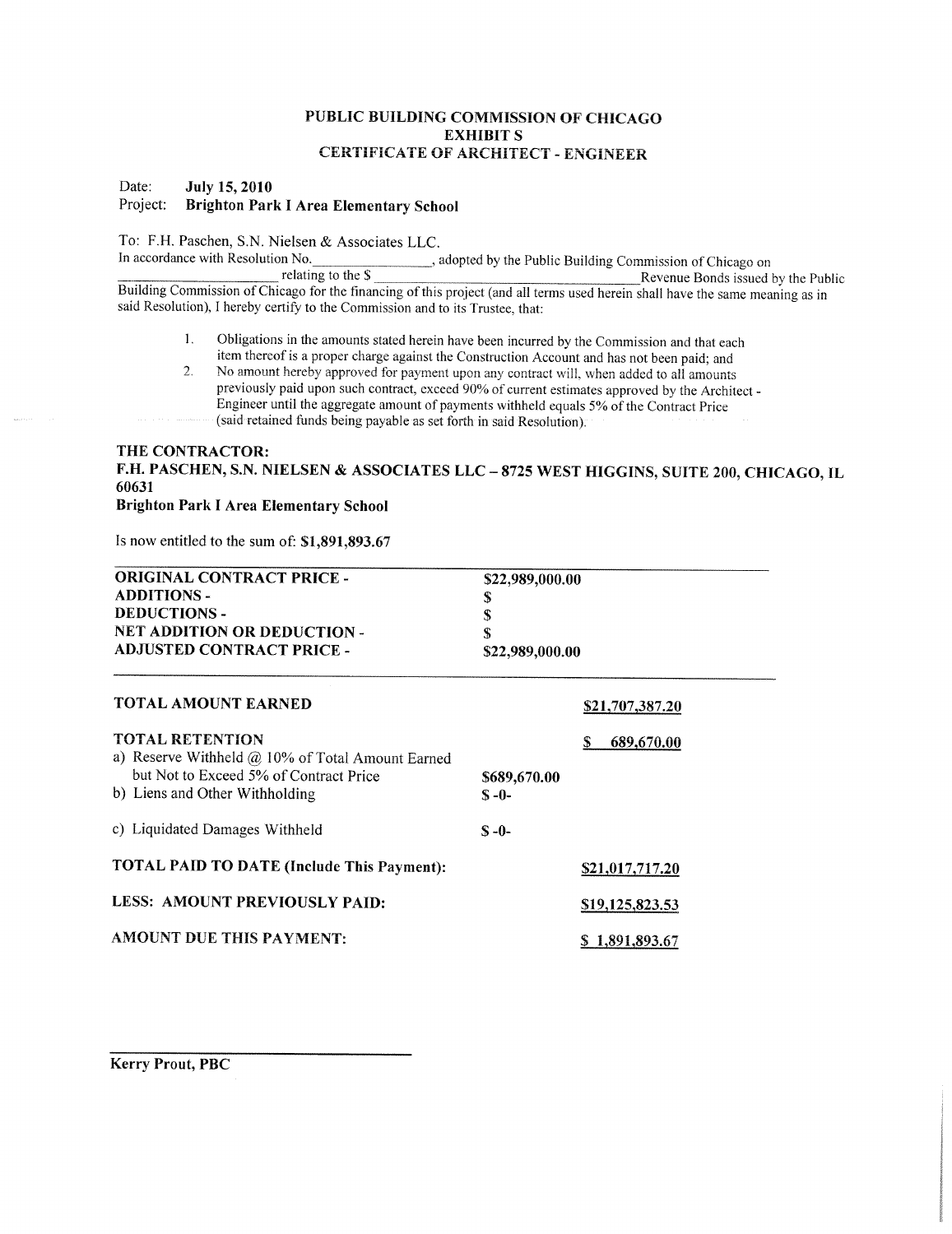# PUBLIC BUILDING COMMISSION OF CHICAGO

## **EXHIBIT A**

State of Illinois County of Cook

### **CONTRACTORS SWORN STATEMENT AND AFFIDAVIT FOR PARTIAL PAYMENT (1 OF 3)**

The Affiant, Chuck Freiheit, being first duly sworn on oath, deposes and says that he/she is Authorized Agent of F.H. PASCHEN, S.N. NIELSEN & ASSOCIATES LLC, an Illinois corporation, and duly authorized to make this Affidavit in behalf of said corporation, and individually; that he/she is well aquatinted with the facts herein set forth and that said corporation is the Contractor with the Public Building Commission of Chicago. Owner, under Contract No. 1480 dated the 24<sup>th</sup> day of March 2009,

for General Work of Brighton Park I Area Elementary School, located at, 3456 West 38<sup>h</sup> Street. Chicago, IL 60629, that the following statements are made for the purpose of procuring a partial payment  $\alpha$ <sup> $\ddot{\gamma}$ </sup>

## (\$1,891,893.67) One Million, Eight Hundred Ninety-one Thousand, Eight Hundred Ninety-three and  $67/100$  dollars

under the terms of said contract; that the work for which payment is requested has been completed, free and clear of any and all claims, liens, charges, and expenses of any kind or nature whatsoever, and in full compliance with the contract documents and the requirements of said Owner under them. That for the purpose of said contract, the following persons have been contracted with, and have furnished or prepared materials, equipment, supplies, and services for, and having done labor on said improvement. The respective amounts set forth opposite their names is the fully amount of money due and to become due to each of them respectively. That this statement is a full, true, and complete statement of all such persons and of the full amount now due and the amount heretofore paid each of them for such labor, materials, equipment, and services, furnished or prepared by each of them to or on account of said work, as stated: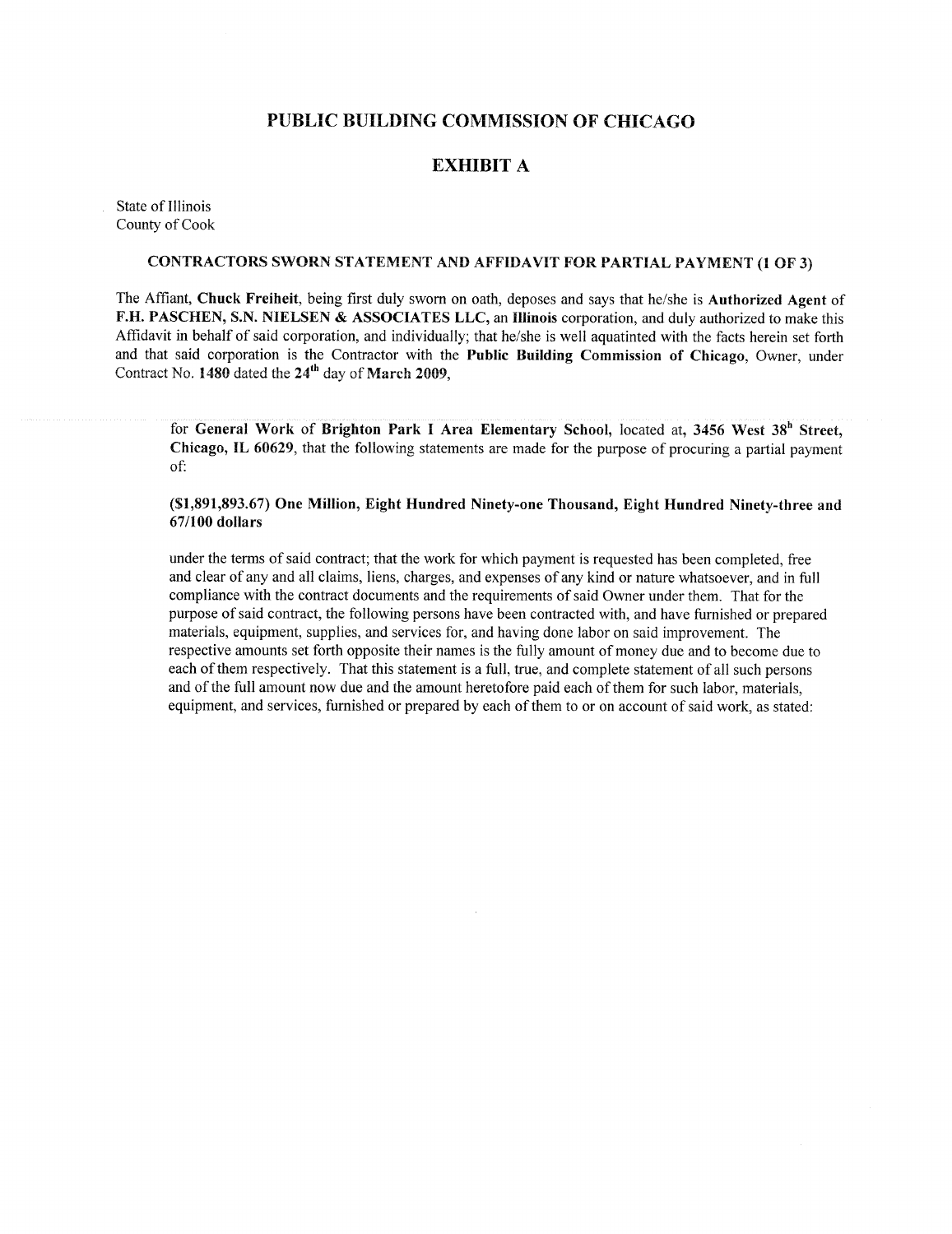#### **PUBLIC BUILDING COMMISSION OF CHICAGO App #15**

| <b>NAME</b>                                     | <b>TYPE</b>               | <b>TOTAL</b>               | <b>TOTAL</b>            | <b>LESS</b>                        | <b>LESS</b>                           | <b>NET</b>                                 | <b>BALANCE</b>                    |
|-------------------------------------------------|---------------------------|----------------------------|-------------------------|------------------------------------|---------------------------------------|--------------------------------------------|-----------------------------------|
| and<br><b>ADDRESS</b>                           | OF<br><b>WORK</b>         | CONTRACT<br>(inc. c. o.'S) | <b>WORK</b><br>COMPLETE | <b>RETENTION</b><br>(inc. current) | <b>NET</b><br><b>PREVIOUS</b><br>PAID | <b>DUE</b><br><b>THIS</b><br><b>PERIOD</b> | TO<br><b>BECOME</b><br><b>DUE</b> |
| A-Green Plus, Inc                               | <b>Plumbing Systems</b>   | 878,853.60                 | 878,853.60              | 26,365.65                          | 831,671.75                            | 20,816.20                                  | 26,365.65                         |
| 9120 S. Kedvale                                 |                           |                            |                         |                                    |                                       |                                            |                                   |
| Oak lawn, IL 60453                              |                           |                            |                         |                                    |                                       |                                            |                                   |
| A-1 Visual Systems                              | <b>Display Cases</b>      | 14,200.00                  | 14,200.00               | 0.00                               | 0.00                                  | 14,200.00                                  | 0.00                              |
| 6424 Clara Street                               | (**supplier**)            |                            |                         |                                    |                                       |                                            |                                   |
| Bell Gardens, CA 90201                          |                           |                            |                         |                                    |                                       |                                            |                                   |
|                                                 |                           |                            |                         |                                    |                                       |                                            |                                   |
| <b>Accurate Custon Cabinets</b>                 | Arch. Woodwork            | 195,855.00                 | 195,855.00              | 6,091.60                           | 186,986.90                            | 2,776.50                                   | 6,091.60                          |
| 115 West Fay<br>Addison, IL 60101               | (**supplier**)            |                            |                         |                                    |                                       |                                            |                                   |
|                                                 |                           |                            |                         |                                    |                                       |                                            |                                   |
| Airflow Architectural, Inc                      | <b>Expansion Control</b>  | 44,380.00                  | 0.00                    | 0.00                               | 0.00                                  | 0.00                                       | 44,380.00                         |
| 7330 N. Teutonia Ave                            | Louvers                   | 57,550.00                  | 57,550.00               | 0.00                               | 57,550.00                             | 0.00                                       | 0.00                              |
| Milwaukee, WI 53209                             | (**supplier**)            |                            |                         |                                    |                                       |                                            |                                   |
|                                                 |                           |                            |                         |                                    |                                       |                                            |                                   |
| <b>ALL Masonry Construction</b>                 | Masonry                   | 3,445,680.87               | 3,445,680.87            | 103,370.47                         | 3,342,310.40                          | 0.00                                       | 103,370.47                        |
| 1414 W. Willow Street<br>Chicago, IL 60622      |                           |                            |                         |                                    |                                       |                                            |                                   |
|                                                 |                           |                            |                         |                                    |                                       |                                            |                                   |
| Alumital Corporation                            | Glazing                   | 1,002,970.00               | 910,450.00              | 27,313.50                          | 883,136.50                            | 0.00                                       | 119,833.50                        |
| 1401 East Higgins Road                          |                           |                            |                         |                                    |                                       |                                            |                                   |
| Elk Grove Village, IL 60007                     |                           |                            |                         |                                    |                                       |                                            |                                   |
|                                                 |                           |                            |                         |                                    |                                       |                                            |                                   |
| Anagnos Door Company<br>7600 S. Archer Rd       | Doors                     | 2,790.00                   | 2,790.00                | 279.00                             | 2,511.00                              | 0.00                                       | 279.00                            |
| Justice, IL 60458                               |                           |                            |                         |                                    |                                       |                                            |                                   |
|                                                 |                           |                            |                         |                                    |                                       |                                            |                                   |
| Becmar                                          | Sprinklers                | 6,700.00                   | 0.00                    | 0.00                               | 0.00                                  | 0.00                                       | 6,700.00                          |
| 111 Erick St., Unit 112                         |                           |                            |                         |                                    |                                       |                                            |                                   |
| Crystal Lake, IL 60014                          |                           |                            |                         |                                    |                                       |                                            |                                   |
|                                                 |                           |                            |                         |                                    |                                       |                                            |                                   |
| <b>Beverly Asphalt</b><br>1514 W. Pershing Road | Paving                    | 17,445.00                  | 17,445.00               | 1,744.50                           | 13,939.20                             | 1,761.30                                   | 1,744.50                          |
| Chicago, IL 60609                               |                           |                            |                         |                                    |                                       |                                            |                                   |
|                                                 |                           |                            |                         |                                    |                                       |                                            |                                   |
| C. Szabo Contracting, Inc.                      | Drainage                  | 384,068.05                 | 375,318.05              | 11,259.54                          | 256,873.51                            | 107,185.00                                 | 20,009.54                         |
| 777 S. Rohlwing Rd                              |                           |                            |                         |                                    |                                       |                                            |                                   |
| Addison, IL 60101                               |                           |                            |                         |                                    |                                       |                                            |                                   |
| C.E. Shomo & Associates                         |                           |                            |                         |                                    |                                       |                                            |                                   |
| 8746 East Prairie Rd                            | Epoxy                     | 3,543.00                   | 3,543.00                | 354.30                             | 0.00                                  | 3,188.70                                   | 354.30                            |
| Skokie, IL 60076-7744                           |                           |                            |                         |                                    |                                       |                                            |                                   |
|                                                 |                           |                            |                         |                                    |                                       |                                            |                                   |
| <b>Carroll Seating Company</b>                  | <b>Multiple Seating</b>   | 48,000.00                  | 48,000.00               | 4,800.00                           | 32,580.00                             | 10,620.00                                  | 4,800.00                          |
| 2105 Lunt Ave                                   |                           |                            |                         |                                    |                                       |                                            |                                   |
| Elk Grove Village, IL 60007                     |                           |                            |                         |                                    |                                       |                                            |                                   |
| CCI Flooring, Inc.                              | Specialty Flooring        | 7,350.00                   | 7,350.00                | 735.00                             | 6,615.00                              | 0.00                                       | 735.00                            |
| 941 Sak Dr.                                     |                           |                            |                         |                                    |                                       |                                            |                                   |
| Crest Hill, IL 60403                            |                           |                            |                         |                                    |                                       |                                            |                                   |
|                                                 |                           |                            |                         |                                    |                                       |                                            |                                   |
| Chicago Spotlight                               | Stage Rigging             | 59,000.00                  | 59,000.00               | 5,900.00                           | 53,100.00                             | 0.00                                       | 5,900.00                          |
| 1658 W. Caroll Ave                              |                           |                            |                         |                                    |                                       |                                            |                                   |
| Chicago, IL 60612                               |                           |                            |                         |                                    |                                       |                                            |                                   |
| City Cottage Group                              | Tile                      | 47,000.00                  | 47,000.00               | 4,700.00                           | 40,500.00                             | 1,800.00                                   | 4,700.00                          |
| 2907 s. Wabash, Ste. 201                        |                           |                            |                         |                                    |                                       |                                            |                                   |
| Chicago, IL 60616                               |                           |                            |                         |                                    |                                       |                                            |                                   |
|                                                 |                           |                            |                         |                                    |                                       |                                            |                                   |
| Claridge Products and Equipment, Inc            | Visual Display Boards     | 38,271.40                  | 38,271.40               | 3,827.14                           | 0.00                                  | 34,444.26                                  | 3,827.14                          |
| 713 S. Vermont St.<br>Palatine, IL 60067        | (**supplier**)            |                            |                         |                                    |                                       |                                            |                                   |
|                                                 |                           |                            |                         |                                    |                                       |                                            |                                   |
| <b>Commercial Specialties</b>                   | Toilet Partitions/Access. | 65,439.00                  | 65,439.00               | 6,543.90                           | 40,500.00                             | 18,395.10                                  | 6,543.90                          |
| 2255 Lois Drive Unit #9                         |                           |                            |                         |                                    |                                       |                                            |                                   |
| Rolling Meadows, IL 60008                       |                           |                            |                         |                                    |                                       |                                            |                                   |
|                                                 |                           |                            |                         |                                    |                                       |                                            |                                   |
| Du-Al Floor Company, Inc.                       | <b>Resilient Flooring</b> | 97,000.00                  | 97,000.00               | 4,850.00                           | 69,065.00                             | 23,085.00                                  | 4,850.00                          |
| 4210 W. 124th Place                             |                           |                            |                         |                                    |                                       |                                            |                                   |
| Alsip, IL 60658                                 |                           |                            |                         |                                    |                                       |                                            |                                   |
| Durango Painting                                | Painting                  | 130,000.00                 | 130,000.00              | 3,900.00                           | 100,880.00                            | 25,220.00                                  | 3,900.00                          |
| 2846 Coastal Drive                              |                           |                            |                         |                                    |                                       |                                            |                                   |
| Aurora, IL 60503                                |                           |                            |                         |                                    |                                       |                                            |                                   |
|                                                 |                           |                            |                         |                                    |                                       |                                            |                                   |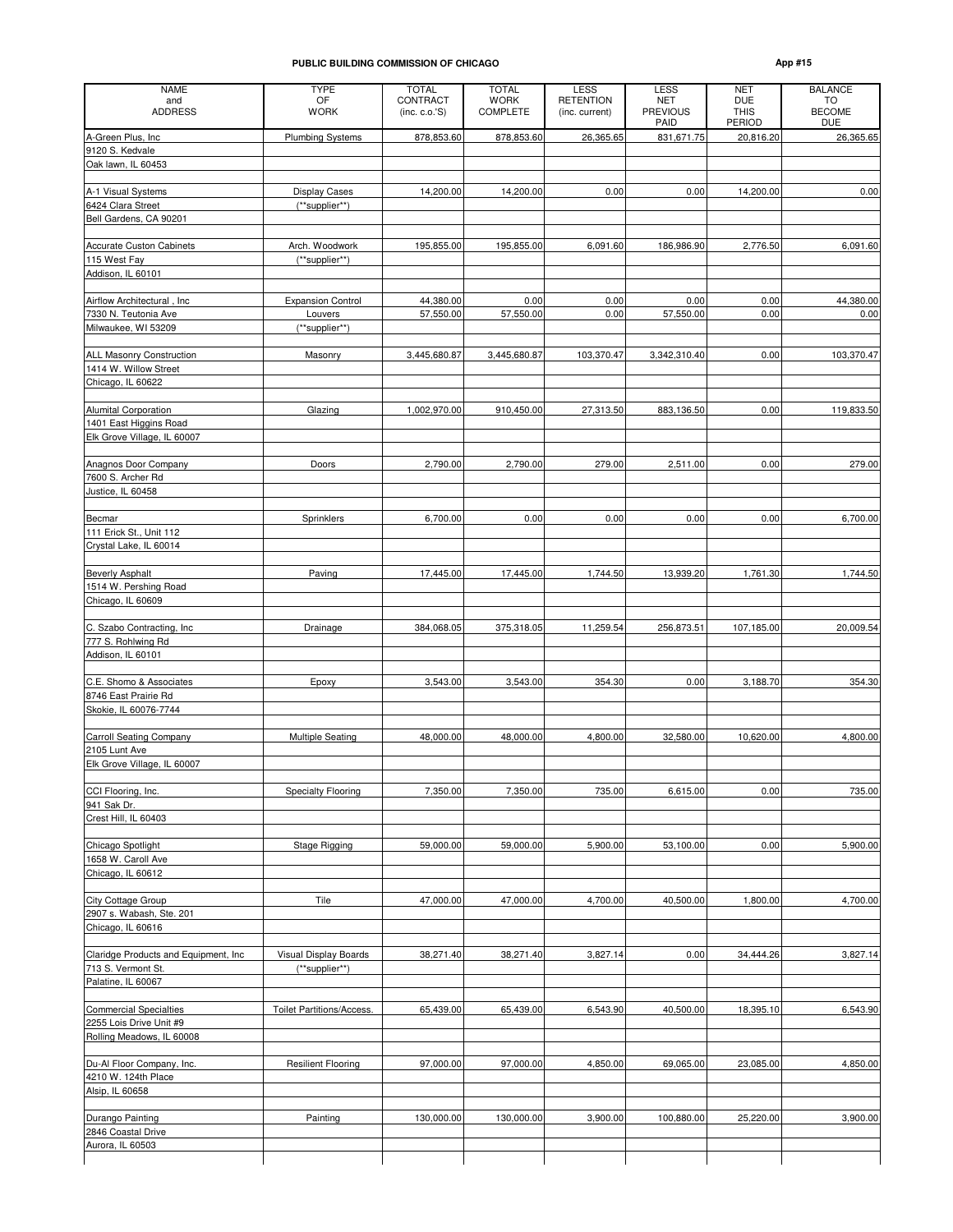#### **PUBLIC BUILDING COMMISSION OF CHICAGO App #15**

| <b>NAME</b>                                            | <b>TYPE</b>                                     | <b>TOTAL</b>               | <b>TOTAL</b>                   | <b>LESS</b>                        | <b>LESS</b>                           | <b>NET</b>                          | <b>BALANCE</b>                    |
|--------------------------------------------------------|-------------------------------------------------|----------------------------|--------------------------------|------------------------------------|---------------------------------------|-------------------------------------|-----------------------------------|
| and<br><b>ADDRESS</b>                                  | OF<br><b>WORK</b>                               | CONTRACT<br>(inc. c. o.'S) | <b>WORK</b><br><b>COMPLETE</b> | <b>RETENTION</b><br>(inc. current) | <b>NET</b><br><b>PREVIOUS</b><br>PAID | <b>DUE</b><br><b>THIS</b><br>PERIOD | TO<br><b>BECOME</b><br><b>DUE</b> |
| <b>Fence Masters</b>                                   | Fencing                                         | 3,840.00                   | 3,840.00                       | 0.00                               | 3,840.00                              | 0.00                                | 0.00                              |
| 20400 S. Cottage Grove Ave                             |                                                 |                            |                                |                                    |                                       |                                     |                                   |
| Chicago Heights, IL 60411                              |                                                 |                            |                                |                                    |                                       |                                     |                                   |
|                                                        |                                                 |                            |                                |                                    |                                       |                                     |                                   |
| <b>Garth Building Products</b><br>2741 E. 223rd Street | <b>Construction Materials</b><br>(**supplier**) | 342,077.66                 | 332,009.41                     | 0.00                               | 321,290.14                            | 10,719.27                           | 10,068.25                         |
| Chicago Heights, IL 60411                              |                                                 |                            |                                |                                    |                                       |                                     |                                   |
| <b>Garth Construction Services</b>                     | Terrazzo                                        | 98,137.77                  | 98,137.77                      | 0.00                               | 98,137.77                             | 0.00                                | 0.00                              |
| 2741 E. 223rd Street                                   |                                                 |                            |                                |                                    |                                       |                                     |                                   |
| Chicago Heights, IL 60411                              |                                                 |                            |                                |                                    |                                       |                                     |                                   |
|                                                        |                                                 |                            |                                |                                    |                                       |                                     |                                   |
| <b>Great Lakes West</b>                                | Food Service Equipment                          | 153,978.96                 | 153,978.96                     | 15,397.90                          | 138,581.06                            | 0.00                                | 15,397.90                         |
| 24475 Red Arrow Highway<br>Mattawan, MI 49071          |                                                 |                            |                                |                                    |                                       |                                     |                                   |
|                                                        |                                                 |                            |                                |                                    |                                       |                                     |                                   |
| LB Hall Enterprises, Inc                               | Fireproofing                                    | 175,758.24                 | 175,758.24                     | 5,272.75                           | 144,400.00                            | 26,085.49                           | 5,272.75                          |
| 101 Kelly                                              |                                                 |                            |                                |                                    |                                       |                                     |                                   |
| Elk Grove Village, IL 60007                            |                                                 |                            |                                |                                    |                                       |                                     |                                   |
|                                                        |                                                 |                            |                                |                                    |                                       |                                     |                                   |
| Harrington Excavating & Construction                   | <b>Piped Utilities</b>                          | 5,720.00                   | 5,720.00                       | 0.00                               | 5,720.00                              | 0.00                                | 0.00                              |
| 3800 W. 128th Place                                    |                                                 |                            |                                |                                    |                                       |                                     |                                   |
| Alsip, IL 60803                                        |                                                 |                            |                                |                                    |                                       |                                     |                                   |
| <b>Hickey Electric</b>                                 | <b>Electrical Systems</b>                       | 2,851,435.00               | 2,838,000.00                   | 85,140.00                          | 2,578,866.25                          | 173,993.75                          | 98,575.00                         |
| 15048 S Cicero Ave                                     |                                                 |                            |                                |                                    |                                       |                                     |                                   |
| Oak Forest, IL 60452                                   |                                                 |                            |                                |                                    |                                       |                                     |                                   |
|                                                        |                                                 |                            |                                |                                    |                                       |                                     |                                   |
| Illini Construction Specialties                        | <b>Expansion Joints</b>                         | 8,708.00                   | 8,708.00                       | 870.80                             | 7,733.70                              | 103.50                              | 870.80                            |
| 29W030 Main St                                         | (**supplier**)                                  |                            |                                |                                    |                                       |                                     |                                   |
| Warrenville, IL 60555                                  |                                                 |                            |                                |                                    |                                       |                                     |                                   |
|                                                        |                                                 |                            |                                |                                    |                                       |                                     |                                   |
| Innerform Corp<br>PO Box 7200                          | <b>Fire Extinguishers</b><br>(**supplier**)     | 4,300.00                   | 4,300.00                       | 0.00                               | 4,300.00                              | 0.00                                | 0.00                              |
| Villa Park, IL 60181                                   |                                                 |                            |                                |                                    |                                       |                                     |                                   |
|                                                        |                                                 |                            |                                |                                    |                                       |                                     |                                   |
| Jade Carpentry Contractors                             | Rough Carpentry                                 | 84,000.00                  | 81,900.00                      | 8,190.00                           | 56,700.00                             | 17,010.00                           | 10,290.00                         |
| 6575 N. Avondale                                       |                                                 |                            |                                |                                    |                                       |                                     |                                   |
| Chicago, IL 60631                                      |                                                 |                            |                                |                                    |                                       |                                     |                                   |
|                                                        |                                                 |                            |                                |                                    |                                       |                                     |                                   |
| J-MEC<br>900 American Way                              | <b>Waste Compactor</b>                          | 32,000.00                  | 32,000.00                      | 3,200.00                           | 28,800.00                             | 0.00                                | 3,200.00                          |
| Lake Mills, WI 53551                                   |                                                 |                            |                                |                                    |                                       |                                     |                                   |
|                                                        |                                                 |                            |                                |                                    |                                       |                                     |                                   |
| Just Rite Acoustics                                    | <b>Operable Partitions</b>                      | 8,800.00                   | 8,800.00                       | 264.00                             | 2,668.50                              | 5,867.50                            | 264.00                            |
| 1501 Estes Avenue                                      | <b>Acoustical Ceilings</b>                      | 305,000.00                 | 302,000.00                     | 9,060.00                           | 202,730.00                            | 90,210.00                           | 12,060.00                         |
| Elk Grove Village, IL 60007                            |                                                 |                            |                                |                                    |                                       |                                     |                                   |
|                                                        |                                                 |                            |                                |                                    |                                       |                                     |                                   |
| Kremer Davis, Inc<br>701 Papermill Hill Drive          | Waterproofing                                   | 76,000.00                  | 76,000.00                      | 3,800.00                           | 72,200.00                             | 0.00                                | 3,800.00                          |
| Batavia, IL 60510                                      |                                                 |                            |                                |                                    |                                       |                                     |                                   |
|                                                        |                                                 |                            |                                |                                    |                                       |                                     |                                   |
| JP Larsen, Inc                                         | Joint Sealants                                  | 62,400.00                  | 62,400.00                      | 6,240.00                           | 56,160.00                             | 0.00                                | 6,240.00                          |
| 5615 West 120th Street                                 |                                                 |                            |                                |                                    |                                       |                                     |                                   |
| Alsip, IL 60803                                        |                                                 |                            |                                |                                    |                                       |                                     |                                   |
|                                                        |                                                 |                            |                                |                                    |                                       |                                     |                                   |
| Larson Equipment Company<br>403 South Vermont          | Lockers                                         | 120,000.00                 | 120,000.00                     | 12,000.00                          | 108,000.00                            | 0.00                                | 12,000.00                         |
| Palatine, IL 60067                                     |                                                 |                            |                                |                                    |                                       |                                     |                                   |
|                                                        |                                                 |                            |                                |                                    |                                       |                                     |                                   |
| Manico Flooring                                        | Wood Floors                                     | 54,000.00                  | 54,000.00                      | 5,400.00                           | 48,600.00                             | 0.00                                | 5,400.00                          |
| 4134 Orleans St                                        |                                                 |                            |                                |                                    |                                       |                                     |                                   |
| McHenry, IL 60050                                      |                                                 |                            |                                |                                    |                                       |                                     |                                   |
|                                                        |                                                 |                            |                                |                                    |                                       |                                     |                                   |
| Mannion Plumbing                                       | <b>Backflow Preventer</b>                       | 2,862.60                   | 2,862.00                       | 0.00                               | 2,862.00                              | 0.00                                | 0.60                              |
| 5419 W. Division St.<br>Chicago, IL 60651              |                                                 |                            |                                |                                    |                                       |                                     |                                   |
|                                                        |                                                 |                            |                                |                                    |                                       |                                     |                                   |
| M. Cannon Roofing                                      | Roofing                                         | 995,468.92                 | 995,468.92                     | 29,864.07                          | 862,076.06                            | 103,528.79                          | 29,864.07                         |
| 1238 Remmington                                        |                                                 |                            |                                |                                    |                                       |                                     |                                   |
| Schaumburg, IL 60173                                   |                                                 |                            |                                |                                    |                                       |                                     |                                   |
|                                                        |                                                 |                            |                                |                                    |                                       |                                     |                                   |
| Metal Erectors, Inc                                    | Ornamental Metal                                | 196,080.00                 | 194,030.00                     | 5,820.90                           | 186,240.00                            | 1,969.10                            | 7,870.90                          |
| 1400 Norwood Ave<br>Addison, IL 60010                  |                                                 |                            |                                |                                    |                                       |                                     |                                   |
|                                                        |                                                 |                            |                                |                                    |                                       |                                     |                                   |
|                                                        |                                                 |                            |                                |                                    |                                       |                                     |                                   |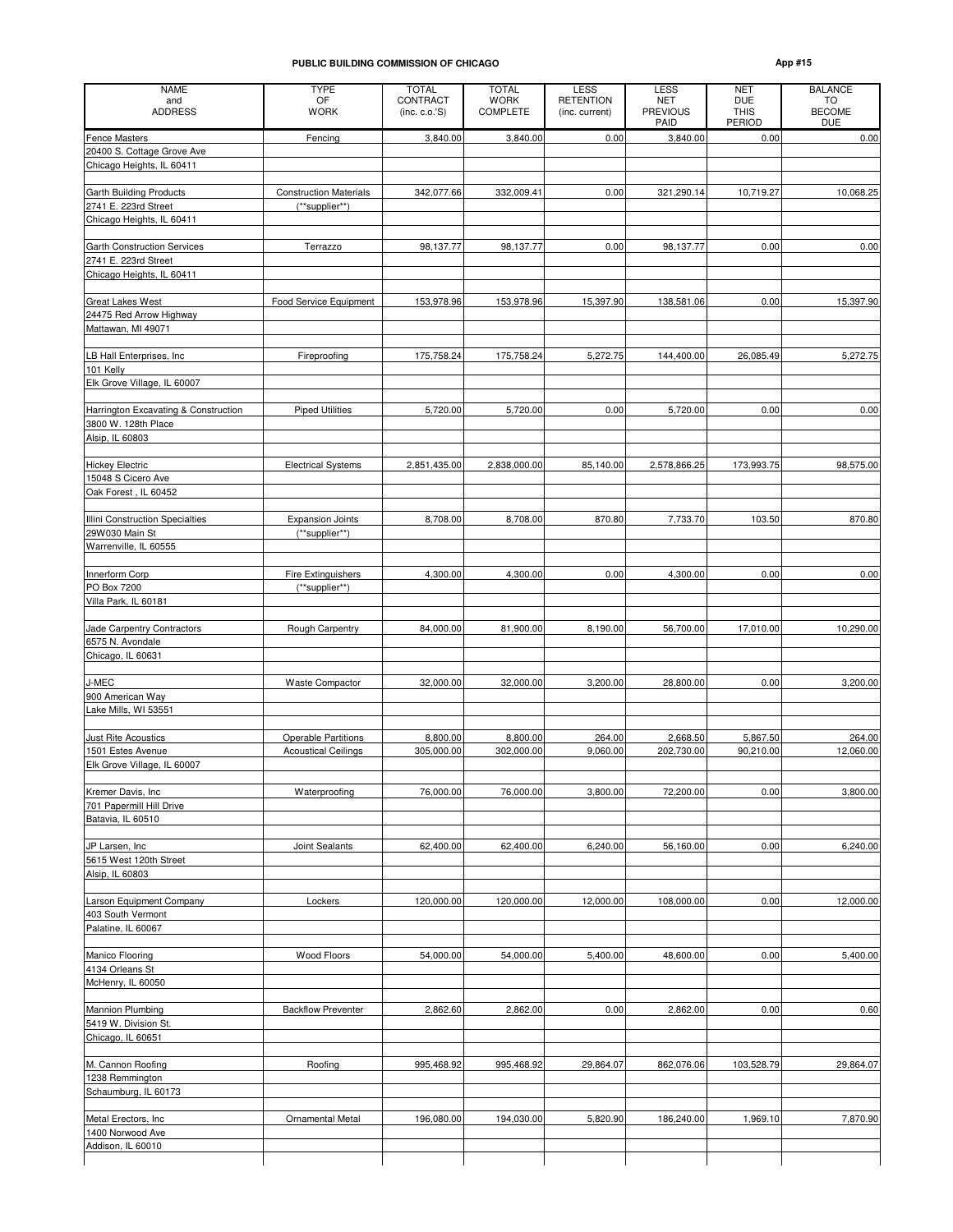#### **PUBLIC BUILDING COMMISSION OF CHICAGO**

| ADD | <br>u |
|-----|-------|
|-----|-------|

| <b>NAME</b>                                        | <b>TYPE</b>                 | <b>TOTAL</b>               | <b>TOTAL</b>            | LESS                               | <b>LESS</b>                           | <b>NET</b>                                 | <b>BALANCE</b>                    |
|----------------------------------------------------|-----------------------------|----------------------------|-------------------------|------------------------------------|---------------------------------------|--------------------------------------------|-----------------------------------|
| and<br><b>ADDRESS</b>                              | OF<br><b>WORK</b>           | CONTRACT<br>(inc. c. o.'S) | <b>WORK</b><br>COMPLETE | <b>RETENTION</b><br>(inc. current) | <b>NET</b><br><b>PREVIOUS</b><br>PAID | <b>DUE</b><br><b>THIS</b><br><b>PERIOD</b> | TO<br><b>BECOME</b><br><b>DUE</b> |
| Metropolitan Fire Protection                       | Special Piping Systems      | 242,500.00                 | 242,500.00              | 12,125.00                          | 230,375.00                            | 0.00                                       | 12,125.00                         |
| 175 Gordon St                                      |                             |                            |                         |                                    |                                       |                                            |                                   |
| Elk Grove Village, IL 60007                        |                             |                            |                         |                                    |                                       |                                            |                                   |
| Mid-American Elevator Company                      | Elevator                    | 163,743.60                 | 163,743.60              | 4,912.31                           | 155,200.00                            | 3,631.29                                   | 4,912.31                          |
| 820 North Wolcott Avenue                           |                             |                            |                         |                                    |                                       |                                            |                                   |
| Chicago, IL 60622                                  |                             |                            |                         |                                    |                                       |                                            |                                   |
| Munster Steel Company                              | Metal Fabrication           | 1,891,591.16               | 1,891,591.16            | 56,747.73                          | 1,834,843.43                          | 0.00                                       | 56,747.73                         |
| 9505 Calumet Ave                                   |                             |                            |                         |                                    |                                       |                                            |                                   |
| Munster, IN 46321                                  |                             |                            |                         |                                    |                                       |                                            |                                   |
|                                                    |                             |                            |                         |                                    |                                       |                                            |                                   |
| Nikolas Painting Contractors<br>8356 S. 78th Court | Painting                    | 13,000.00                  | 13,000.00               | 1,300.00                           | 0.00                                  | 11,700.00                                  | 1,300.00                          |
| Justice, IL 60458                                  |                             |                            |                         |                                    |                                       |                                            |                                   |
|                                                    |                             |                            |                         |                                    |                                       |                                            |                                   |
| <b>Ornelas Construction</b>                        | Concrete                    | 930,692.95                 | 914,137.78              | 27,424.13                          | 834,520.80                            | 52,192.85                                  | 43,979.30                         |
| 12400 S Keeler Ave<br>Alsip, IL 60658              |                             |                            |                         |                                    |                                       |                                            |                                   |
|                                                    |                             |                            |                         |                                    |                                       |                                            |                                   |
| <b>PB Sales</b>                                    | Toilet & Bath Accessories   | 85,145.00                  | 85,145.00               | 8,514.50                           | 0.00                                  | 76,630.50                                  | 8,514.50                          |
| 445 Atwater                                        |                             |                            |                         |                                    |                                       |                                            |                                   |
| Elmhurst, IL 60126                                 |                             |                            |                         |                                    |                                       |                                            |                                   |
| <b>Pinto Construction Group</b>                    | Drywall                     | 675,000.00                 | 640,000.00              | 19,200.00                          | 576,812.44                            | 43,987.56                                  | 54,200.00                         |
| 7225 W. 105th St.                                  |                             |                            |                         |                                    |                                       |                                            |                                   |
| Palos Hills, IL 60465                              |                             |                            |                         |                                    |                                       |                                            |                                   |
| Poblocki Sign Company                              | Signage                     | 35,155.00                  | 26,905.00               | 2,690.50                           | 0.00                                  | 24,214.50                                  | 10,940.50                         |
| 922 South 70th Street                              |                             |                            |                         |                                    |                                       |                                            |                                   |
| West Allis, WI 53214                               |                             |                            |                         |                                    |                                       |                                            |                                   |
|                                                    |                             |                            |                         | 0.00                               |                                       |                                            |                                   |
| Pole-Tech<br>97 Gnarled Hollow Rd                  | Flagpoles<br>(**supplier**) | 1,840.00                   | 1,840.00                |                                    | 1,840.00                              | 0.00                                       | 0.00                              |
| East Setauket, NY 11733                            |                             |                            |                         |                                    |                                       |                                            |                                   |
|                                                    |                             |                            |                         |                                    |                                       |                                            |                                   |
| Romero Steel                                       | <b>Metal Fabrication</b>    | 264,935.00                 | 241,000.00              | 7,230.00                           | 229,238.16                            | 4,531.84                                   | 31,165.00                         |
| 1300 W Main St<br>Melrose Park, IL 60160           |                             |                            |                         |                                    |                                       |                                            |                                   |
|                                                    |                             |                            |                         |                                    |                                       |                                            |                                   |
| Thyssenkrupp Elevator                              | <b>Wheelchair Lifts</b>     | 15,376.00                  | 15,376.00               | 0.00                               | 13,500.01                             | 1,875.99                                   | 0.00                              |
| 2305 Enterprise Dr<br>Westchester, IL 60154        |                             |                            |                         |                                    |                                       |                                            |                                   |
|                                                    |                             |                            |                         |                                    |                                       |                                            |                                   |
| Tortorellos Sprinkling Systems Inc                 | Sprinkler System            | 7,750.00                   | 3,875.00                | 387.50                             | 0.00                                  | 3,487.50                                   | 4,262.50                          |
| 3220 South Shields                                 |                             |                            |                         |                                    |                                       |                                            |                                   |
| Chicago, IL 60616                                  |                             |                            |                         |                                    |                                       |                                            |                                   |
| <b>TVS Mechanical</b>                              | Mechanical                  | 2,522,403.08               | 2,522,403.08            | 75,672.09                          | 2,399,161.35                          | 47,569.64                                  | 75,672.09                         |
| 3109 North Cicero Avenue                           |                             |                            |                         |                                    |                                       |                                            |                                   |
| Chicago, IL 60641                                  |                             |                            |                         |                                    |                                       |                                            |                                   |
| Universal Iron Works                               | Fencing                     | 110,115.15                 | 101,150.00              | 10,115.00                          | 32,130.00                             | 58,905.00                                  | 19,080.15                         |
| 1135 S. Kolmar Avenue                              |                             |                            |                         |                                    |                                       |                                            |                                   |
| Chicago, IL 60624                                  |                             |                            |                         |                                    |                                       |                                            |                                   |
|                                                    |                             |                            |                         |                                    |                                       |                                            |                                   |
| V3 Industries<br>7325 Janes Avenue                 | Surveying                   | 6,127.50                   | 6,127.50                | 0.00                               | 6,127.50                              | 0.00                                       | 0.00                              |
| Woodridge, IL 60517                                |                             |                            |                         |                                    |                                       |                                            |                                   |
|                                                    |                             |                            |                         |                                    |                                       |                                            |                                   |
| Wausau Tile<br>9001 Business Hgwy 51               | <b>Precast Stair Treads</b> | 44,353.00                  | 44,353.00               | 4,435.30                           | 39,917.70                             | 0.00                                       | 4,435.30                          |
| Rothschild, WI 54474                               |                             |                            |                         |                                    |                                       |                                            |                                   |
|                                                    |                             |                            |                         |                                    |                                       |                                            |                                   |
| Wilkin insulation                                  | Fireproofing                | 9,850.00                   | 9,850.00                | 985.00                             | 8,865.00                              | 0.00                                       | 985.00                            |
| 501 W. Carboy Road<br>Mount Prospect, IL 60056     |                             |                            |                         |                                    |                                       |                                            |                                   |
|                                                    |                             |                            |                         |                                    |                                       |                                            |                                   |
| Wingren Landscaping                                | Landscaping                 | 309,434.00                 | 289,916.49              | 28,991.67                          | 118,800.00                            | 142,124.82                                 | 48,509.18                         |
| 715 N. Independence Boulevard                      |                             |                            |                         |                                    |                                       |                                            |                                   |
| Romeoville, IL 60446                               |                             |                            |                         |                                    |                                       |                                            |                                   |
|                                                    |                             |                            |                         |                                    |                                       |                                            |                                   |
| FHPaschen/SNNielsen & Assocs, LLC                  | GC's/OH&P                   | 2,341,428.19               | 2,072,430.40            | 11,645.06                          | 1,342,871.83                          | 717,913.51                                 | 280,642.86                        |
| 8725 West Higgins, Suite 200                       | Bond / Insurance            | 259,000.00                 | 259,000.00              | 7,770.00                           | 246,050.00                            | 5,180.00                                   | 7,770.00                          |
| Chicago, IL 60631                                  | Mobilization                | 200,000.00                 | 200,000.00              | 6,000.00                           | 190,000.00                            | 4,000.00                                   | 6,000.00                          |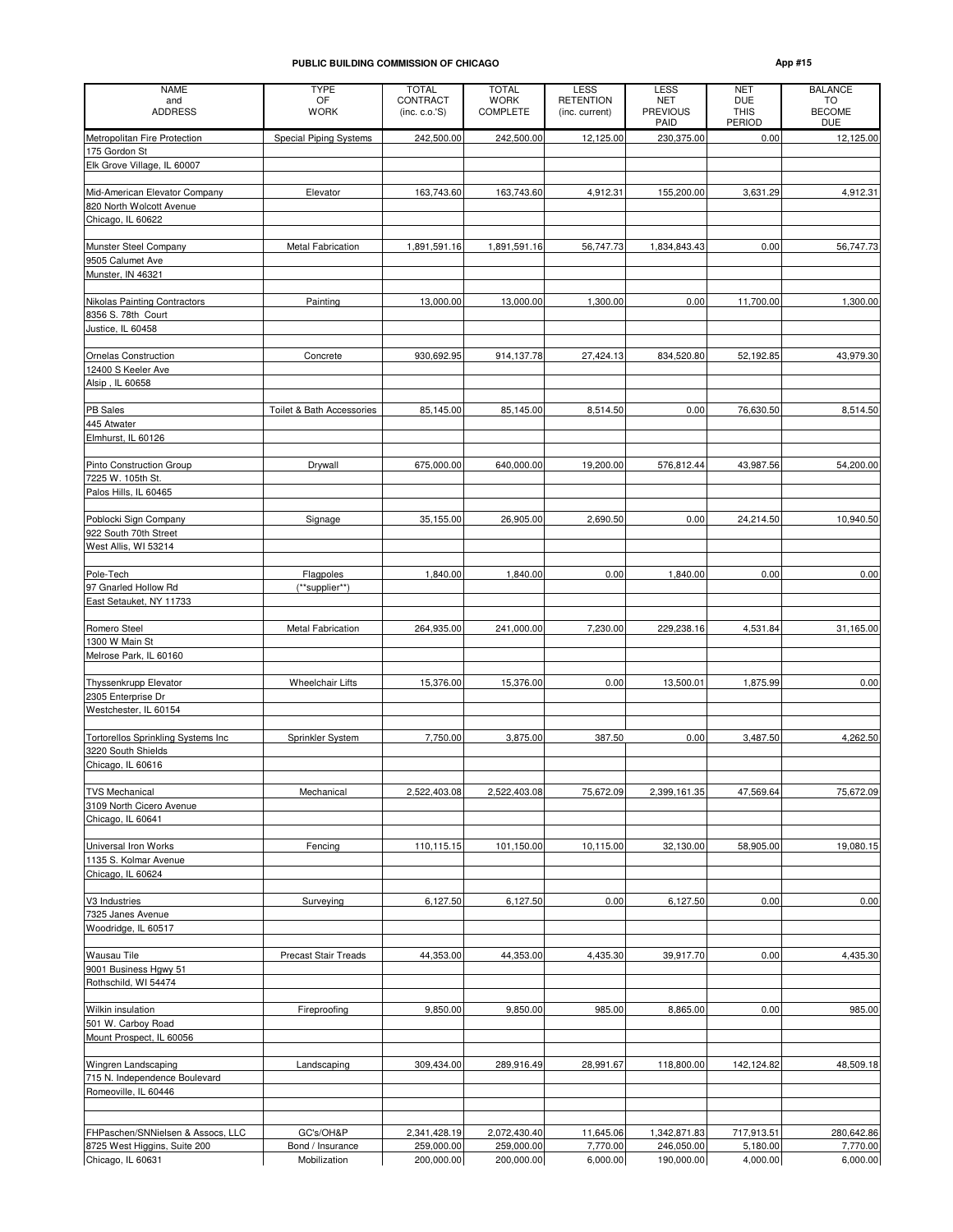#### **PUBLIC BUILDING COMMISSION OF CHICAGO App #15**

| <b>NAME</b><br>and<br><b>ADDRESS</b> | <b>TYPE</b><br>OF<br><b>WORK</b> | <b>TOTAL</b><br>CONTRACT<br>(inc. c. o.'S) | <b>TOTAL</b><br><b>WORK</b><br><b>COMPLETE</b> | <b>LESS</b><br><b>RETENTION</b><br>(inc. current) | LESS<br><b>NET</b><br><b>PREVIOUS</b><br>PAID | <b>NET</b><br><b>DUE</b><br>THIS<br><b>PERIOD</b> | <b>BALANCE</b><br>TO<br><b>BECOME</b><br><b>DUE</b> |
|--------------------------------------|----------------------------------|--------------------------------------------|------------------------------------------------|---------------------------------------------------|-----------------------------------------------|---------------------------------------------------|-----------------------------------------------------|
|                                      | Contingency Fund                 | 257,897.30                                 | 0.00                                           | 0.00                                              | 0.00                                          | 0.00                                              | 257,897.30                                          |
|                                      | Subs to Let                      | 0.00                                       | 0.00                                           | 0.00                                              | 0.00                                          | 0.00                                              | 0.00                                                |
|                                      | Allowance - Data Switch          | 175,000.00                                 | 0.00                                           | 0.00                                              | 0.00                                          | 0.00                                              | 175,000.00                                          |
|                                      | Allowance - CCTV Equip.          | 200,000.00                                 | 0.00                                           | 0.00                                              | 0.00                                          | 0.00                                              | 200,000.00                                          |
|                                      | Allowance - Site Work            | 100,000.00                                 | 19,383.97                                      | 969.20                                            | 17,445.57                                     | 969.20                                            | 81,585.23                                           |
|                                      |                                  |                                            |                                                |                                                   |                                               |                                                   |                                                     |
| <b>TOTALS</b>                        |                                  | 22,989,000.00                              | 21,707,387.20                                  | 689.670.00                                        | 19,125,823.53                                 | 1,891,893.67                                      | 1,971,282.80                                        |